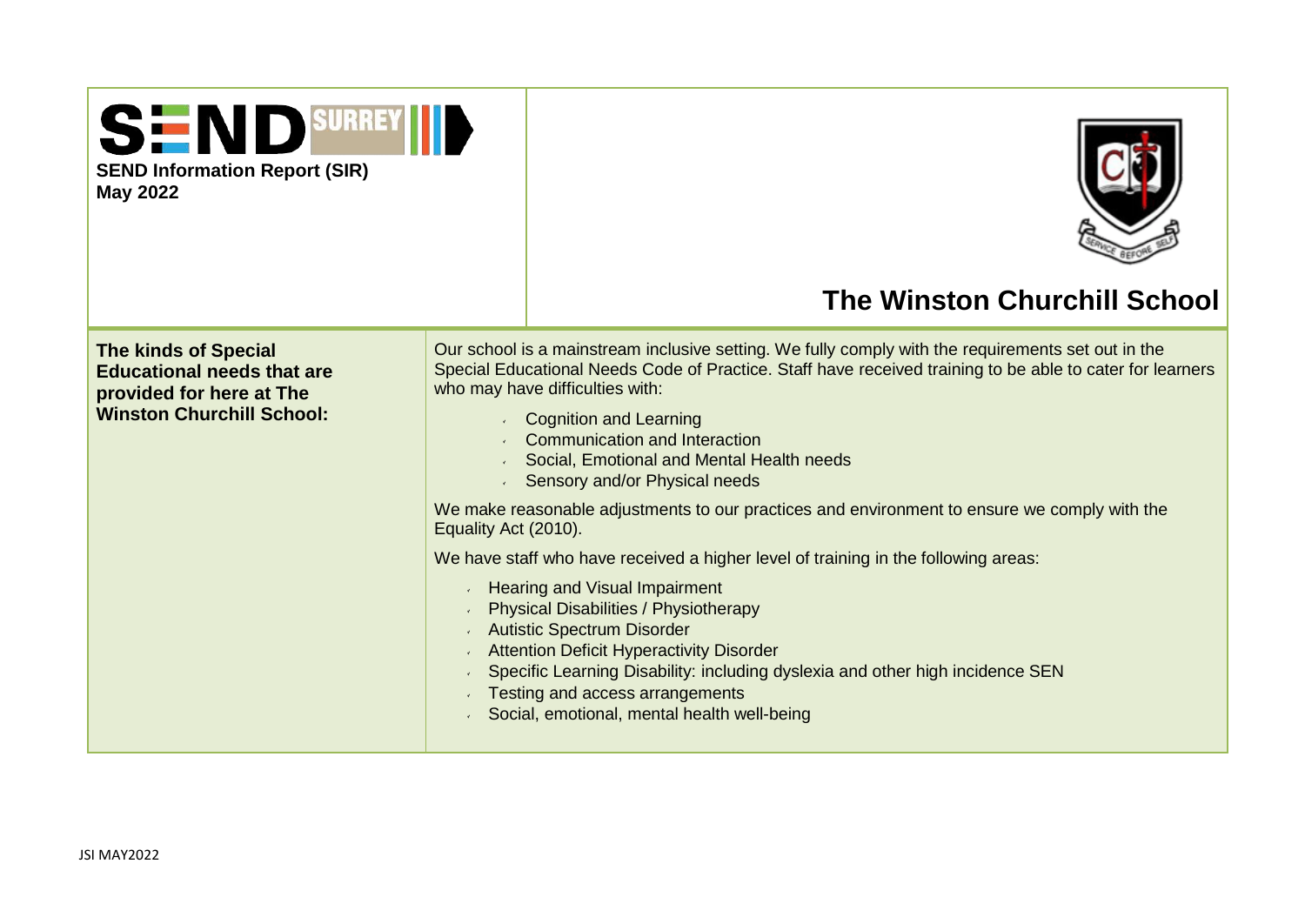| Our policies for identifying<br>children and young people with<br>SEN and assessing their needs,<br>the name and contact details for<br>our SENCo: | Our school has a Special Educational Needs (SEN) policy which can be found on the school website<br>(About our School – Policies). Ms Janet Sigrist is the SENCo, you can contact her at<br>j.sigrist@wcsc.org.uk or on 01483 485239. The Deputy SENCo is Ms Rachel Davies, you can<br>contact her at r.davies@wcsc@org.uk.<br>Students with special educational needs are identified through:                                                                                                                                                                                                                                                                    |
|----------------------------------------------------------------------------------------------------------------------------------------------------|-------------------------------------------------------------------------------------------------------------------------------------------------------------------------------------------------------------------------------------------------------------------------------------------------------------------------------------------------------------------------------------------------------------------------------------------------------------------------------------------------------------------------------------------------------------------------------------------------------------------------------------------------------------------|
|                                                                                                                                                    | the transition process, and links with primary schools<br>data, e.g. KS2 results, MIDYIS or CAT4 levels / standardised scores, standardised<br>reading tests, KS3/4 assessments, PASS testing<br>routine analysis of data to identify students not making expected progress<br>teaching, support and pastoral staff raising concerns<br>parents raising concerns<br>students themselves raising concerns                                                                                                                                                                                                                                                          |
|                                                                                                                                                    | Once identified, we follow our 'Assess, Plan, Do, Review' process:                                                                                                                                                                                                                                                                                                                                                                                                                                                                                                                                                                                                |
|                                                                                                                                                    | 1. assess the student's special educational need by analysis of data and consultation with the<br>student, her/his family and by having meetings with staff<br>2. plan how to meet the student's need by working with the student, liaising with her/his<br>parents/carers and with staff, and through setting up a personal profile for the student<br>3. endeavour to ensure that all parties carry out the plan through regular communication and staff<br>training<br>4. review how well the plan is working to meet the student's needs through analysis of termly data,<br>consultation with the student and her/his family, and through liaison with staff |
|                                                                                                                                                    | This process will be repeated to make sure that the student's educational needs are met and that<br>she/he makes good progress.                                                                                                                                                                                                                                                                                                                                                                                                                                                                                                                                   |
|                                                                                                                                                    | We hold a half-termly meeting with the Learning Support Department and Subject Leaders to discuss<br>progress, and strategies for access to learning for all. The Learning Support Department holds twice<br>weekly meetings to discuss support for all students with special educational needs. Teacher team<br>meetings are also called as required for targeted students. Decisions are made as a result of these<br>meetings as to the most appropriate steps to take in order to support the learner; these decisions tie in<br>with the school's graduated approach to meeting needs.                                                                       |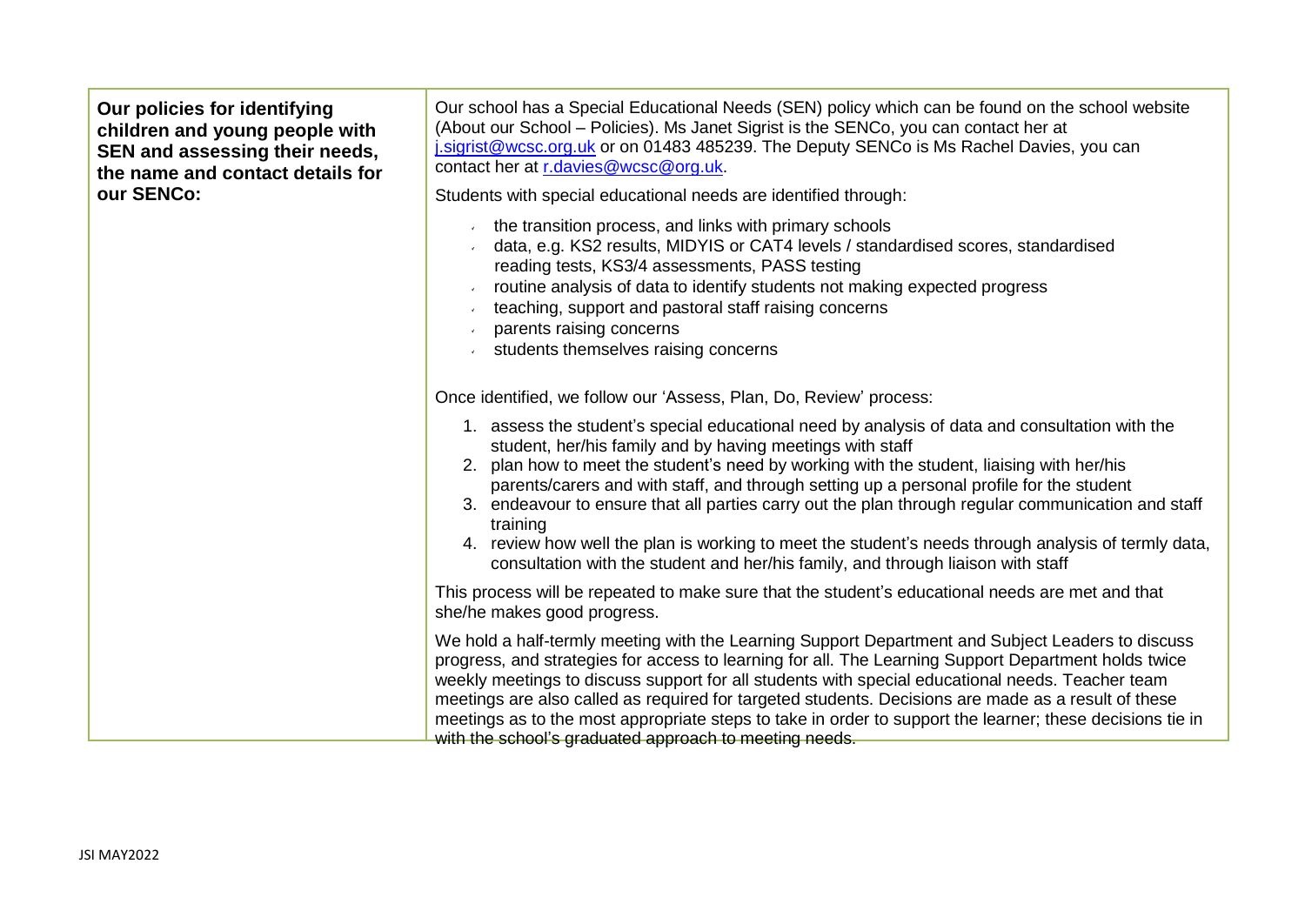| Our arrangements for<br>consulting parents of students<br>with SEN and involving them in<br>their child's progress:                                                                                                  | We are committed to involving parents from the outset of a student being identified as potentially having<br>a special educational need, throughout the whole process of ensuring that those needs are met.<br>Parents/carers of students with SEN can communicate through the Learning Support Department via<br>email, telephone or meetings. They will also be given the opportunity to discuss the effectiveness of<br>support at Learning Review meetings and Parents' Evenings.<br>the SENCO discusses with Year Leaders, subject staff and other key staff where there are<br>concerns about progress or engagement, this includes discussion about the teaching groups<br>SEND students will be placed in, and parents / carers will be liaised with over any decisions<br>being made<br>the amount and type of support given to the students is then considered based on the individual<br>student's SEND, and recommendations from outside agencies and / or primary schools which<br>are, again, communicated to families<br>As part of this process, a one page profile is compiled with the student; parents / carers are also<br>consulted when the profile is put together. One page profiles are produced in consultation with learners<br>so that teaching staff have a clear overview of the student's whole story. We feel it is vital to have the<br>views of the learner so that they feel involved in their own learning. For pupils who require further<br>support a My Plan assessment is carried out. |
|----------------------------------------------------------------------------------------------------------------------------------------------------------------------------------------------------------------------|--------------------------------------------------------------------------------------------------------------------------------------------------------------------------------------------------------------------------------------------------------------------------------------------------------------------------------------------------------------------------------------------------------------------------------------------------------------------------------------------------------------------------------------------------------------------------------------------------------------------------------------------------------------------------------------------------------------------------------------------------------------------------------------------------------------------------------------------------------------------------------------------------------------------------------------------------------------------------------------------------------------------------------------------------------------------------------------------------------------------------------------------------------------------------------------------------------------------------------------------------------------------------------------------------------------------------------------------------------------------------------------------------------------------------------------------------------------------------------------------------------------------------------|
| <b>Arrangements for assessing</b><br>and reviewing students'<br>progress towards outcomes,<br>including the opportunities<br>available to work with parents<br>and young people as part of<br>this assessment review | in addition to the normal reporting arrangements parents / carers are encouraged to discuss<br>their child's progress with the subject staff at Parents' evening and with the Form Tutor on<br>Learning Review day<br>termly tracking of each student's progress takes place by the parents / carers, Form Tutor and<br>Year Leader through the termly report, which gives the current level and a target level<br>students' planners, school website and Frog system (the school's intranet) are the ways of<br>checking school information on a daily basis<br>information evenings for parents / carers are held early in the first term as well as being part of<br>the induction process in year 6<br>a range of parent training and learning events take place throughout the academic year<br>individual meetings can also be arranged with the SENCO / LSAs to help support parents /<br>carers and students with SEND<br>During our Assess, Plan, Do, Review process we will look at the actions needed to support learners<br>towards their outcomes and highlight what each stakeholder can do to make a positive contribution. We                                                                                                                                                                                                                                                                                                                                                                                  |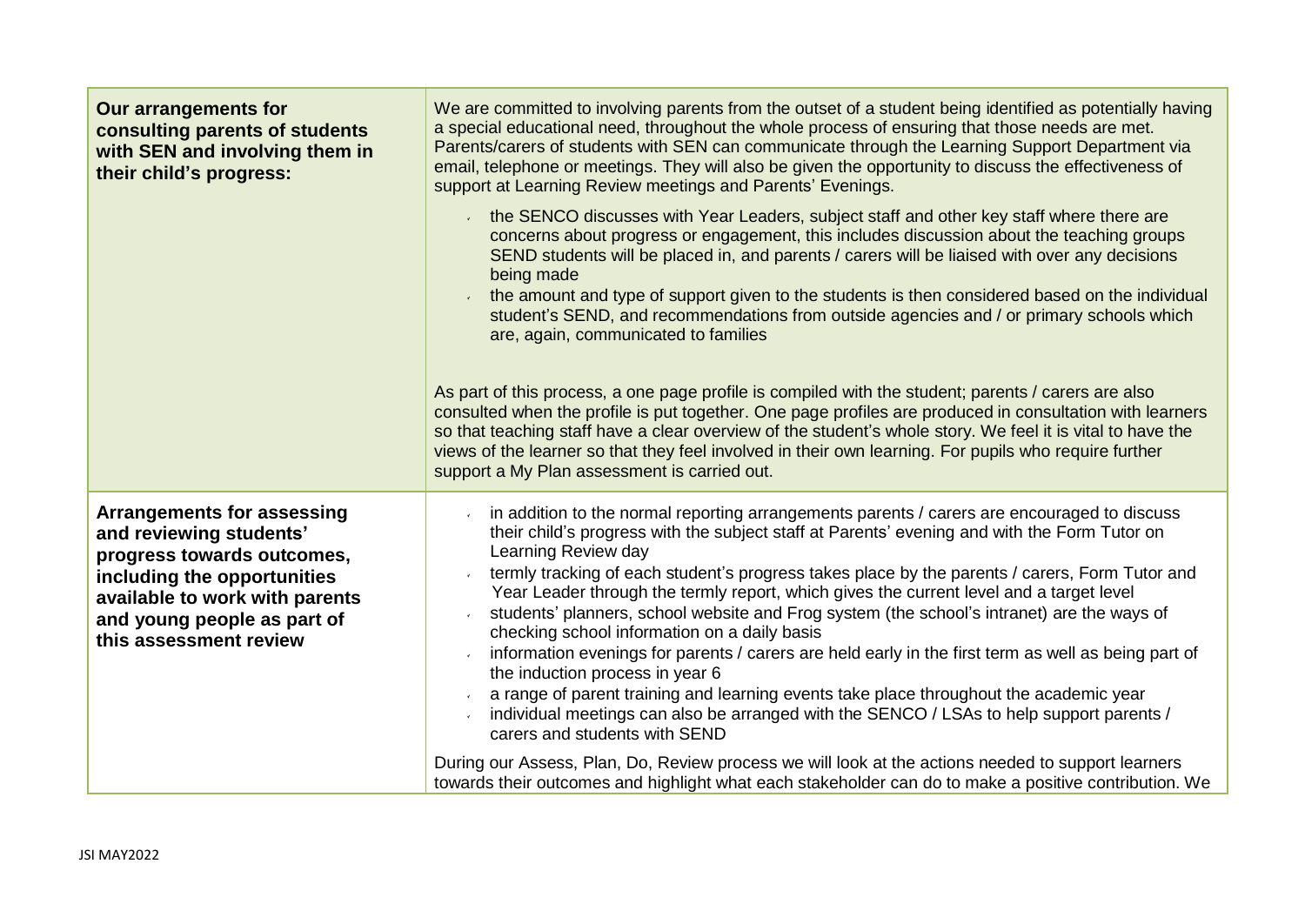|                                                                                                                                                     | also have Home School Link workers who can support parents and make recommendations on how<br>they can positively engage with their child's learning and all round development.                                                                                                                                                                                                                                                                                                                                                                                                                                                                                                                                                                                                                                                                                                                                                                                   |
|-----------------------------------------------------------------------------------------------------------------------------------------------------|-------------------------------------------------------------------------------------------------------------------------------------------------------------------------------------------------------------------------------------------------------------------------------------------------------------------------------------------------------------------------------------------------------------------------------------------------------------------------------------------------------------------------------------------------------------------------------------------------------------------------------------------------------------------------------------------------------------------------------------------------------------------------------------------------------------------------------------------------------------------------------------------------------------------------------------------------------------------|
| Our arrangements for<br>supporting students in moving<br>between phases of education<br>and preparing for adulthood. As<br>young people prepare for | During the summer term the Transition Team, including an Assistant Head, the SENCo and Year Team<br>leaders, visit our feeder primary schools and meet all the children to make them feel like 'Winston<br>Students' and ensure they are confident in transition. We meet with primary teachers and discuss every<br>individual student, and the staff raise our awareness of students' needs. Best practice is shared so that<br>transition is easier. Other measures we take:                                                                                                                                                                                                                                                                                                                                                                                                                                                                                   |
| adulthood, outcomes should<br>reflect their ambitions, which<br>could include Higher Education,<br>employment, independent living                   | run induction days for all students<br>run an information evening for year 6 students' parents<br>host an extended transition programme over a number of weeks for more vulnerable students,<br>this is run by the Learning Support Department; parents are invited in for the initial session                                                                                                                                                                                                                                                                                                                                                                                                                                                                                                                                                                                                                                                                    |
| and participation in society.                                                                                                                       | We liaise with the local authority to maximise the chances of successful transitions for year 11 students<br>to their next phase:                                                                                                                                                                                                                                                                                                                                                                                                                                                                                                                                                                                                                                                                                                                                                                                                                                 |
|                                                                                                                                                     | all students receive guidance and support in preparation for the moving on to their next phase<br>from year 9 onwards<br>all students have training on, and access to Start, career advisory systems<br>the responsible Deputy Head Teacher works with form tutors to give students the optimum<br>exposure to available options<br>Subject areas provide detailed accessible information on our Frog system so that learners can<br>make informed choices about their courses and their futures<br>Students with SEND receive additional support through the SENCO and the LSAs, Surrey<br>county council have a Special Educational Needs team<br>The SENCO liaises with the prospective college / school regarding support that may be required<br>$\bullet$<br>for individual students<br>We have careers mentors who work with identified students<br>We have a Progress Leader, Miss Exworth who will arrange an alternative curriculum offer if<br>needed. |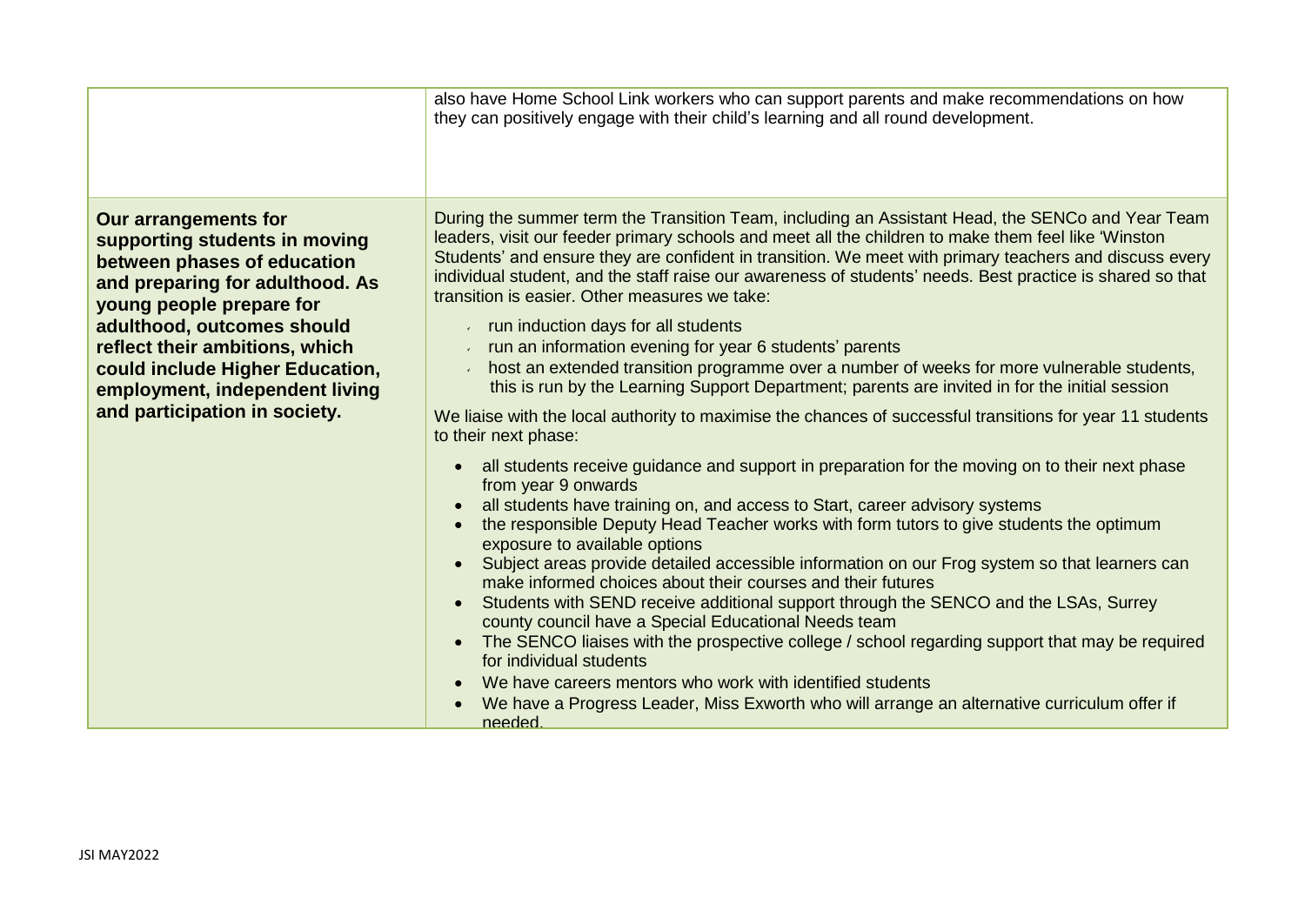| Our approach to teaching<br>students with SEN                                                          | We adopt a graduated approach to meeting needs, through Quality First Teaching our staff make<br>reasonable adjustments to help include all students, not just those with SEND. We take a holistic<br>approach to supporting learners; teaching staff, support staff, Year Leaders and form tutors, pastoral<br>staff and Senior Leadership Team members are all involved with supporting our students.<br>Each student is treated as an individual. Their educational needs programme is based on the curriculum<br>for their year group with additional support as identified on the Waves of Intervention, depending on<br>their individual need / diagnosis.<br>The educational programmes are overseen by the Learning Support team with involvement from the<br>Student Services Team, subject staff and Form Tutors. All those involved with an individual student are<br>involved in the tracking of their progress as well as reviews to consider the success of interventions. |
|--------------------------------------------------------------------------------------------------------|------------------------------------------------------------------------------------------------------------------------------------------------------------------------------------------------------------------------------------------------------------------------------------------------------------------------------------------------------------------------------------------------------------------------------------------------------------------------------------------------------------------------------------------------------------------------------------------------------------------------------------------------------------------------------------------------------------------------------------------------------------------------------------------------------------------------------------------------------------------------------------------------------------------------------------------------------------------------------------------|
|                                                                                                        | We have a nominated Governor, Mr Andy Erskine, responsible for monitoring and reporting on Special<br><b>Educational Needs.</b>                                                                                                                                                                                                                                                                                                                                                                                                                                                                                                                                                                                                                                                                                                                                                                                                                                                          |
| How adaptations are made to<br>the curriculum and the learning<br>environment of students with<br>SEN. | in year 7, students are broadly grouped to enable them to settle, to be tracked and accurately<br>assessed at KS3, for each unique cohort, we review to decide how far they will be set or remain<br>as mixed ability groups for 8 and upwards<br>teachers have high expectations and will provide work that matches the individual student's<br>abilities and which will stretch them academically<br>students with higher needs will be placed in the Foundation teaching group in year 7<br>subject staff will match teaching with the learner's needs (differentiation)                                                                                                                                                                                                                                                                                                                                                                                                              |
|                                                                                                        | These approaches ensure that every child has access to an appropriate curriculum.                                                                                                                                                                                                                                                                                                                                                                                                                                                                                                                                                                                                                                                                                                                                                                                                                                                                                                        |
|                                                                                                        | We have an Accessibility Policy and Plan which shows how adaptations are made not only to the built<br>environment but to the Curriculum and how information is accessed by students and their parents /<br>carers.                                                                                                                                                                                                                                                                                                                                                                                                                                                                                                                                                                                                                                                                                                                                                                      |
|                                                                                                        | the school is accessible for wheelchair users with lifts and ramps available<br>there are automatic doors and disabled toilets<br>the buildings have been acoustically improved to support hearing impaired students and the site<br>has been marked out to improve movement for visually impaired students<br>the school will arrange for appropriate communications to be made to parents / carers to support<br>those whose first language is not English or who have learning needs / disabilities                                                                                                                                                                                                                                                                                                                                                                                                                                                                                   |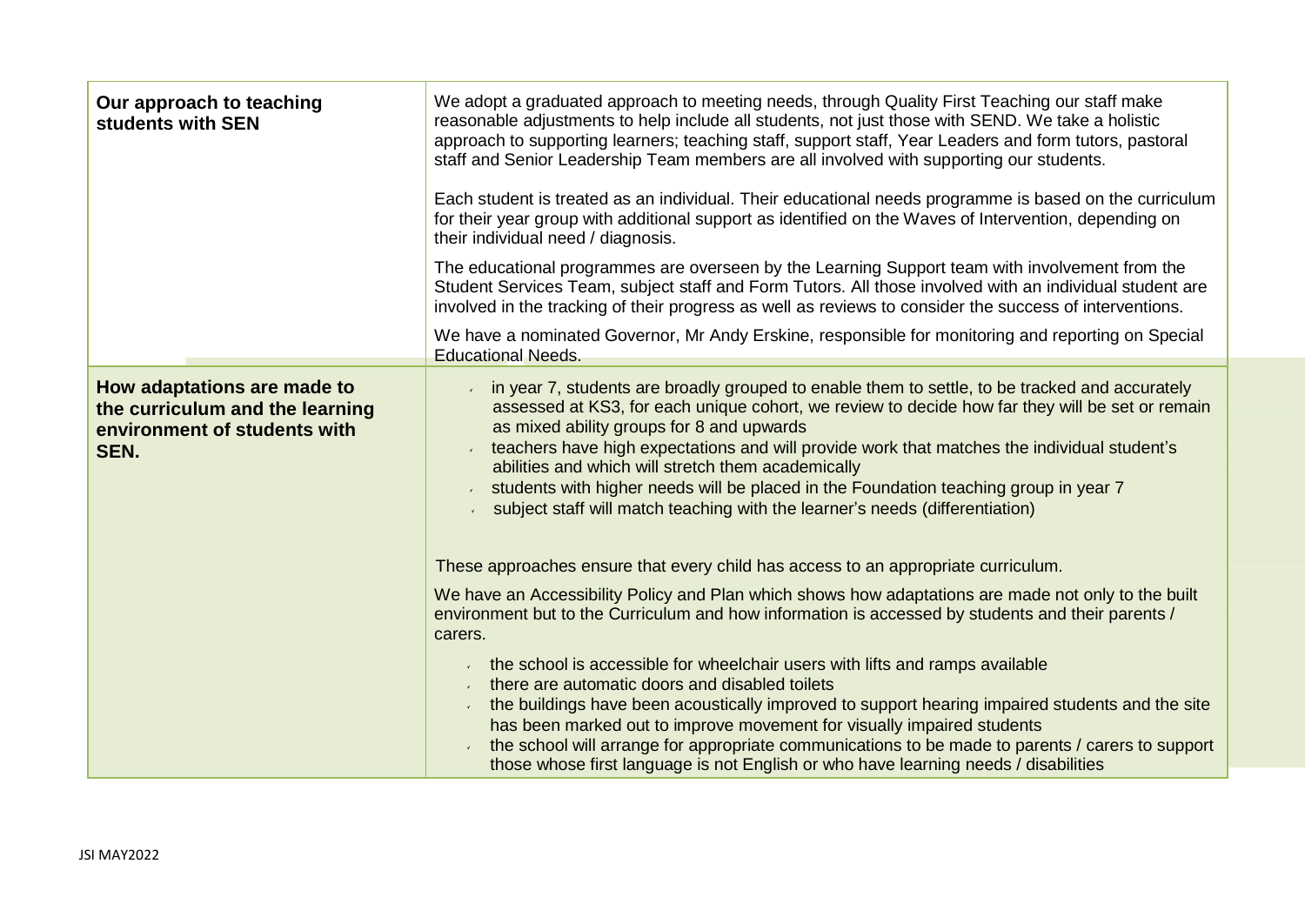**The expertise and training of our staff to support students with SEN, including how specialist expertise will be secured**

We have trained staff in our school, including in the following areas:

- ELSA (Emotional Literacy)
- Toe by Toe (reading programme), Lexia and Elklan
- Working with students with ASD, and ADHD
- Moving and Handling if needed
- Specific Learning Disabilities (Dyslexia, Dyspraxia)
- **Phonics**
- Testing and access arrangements
- Social, emotional and mental health support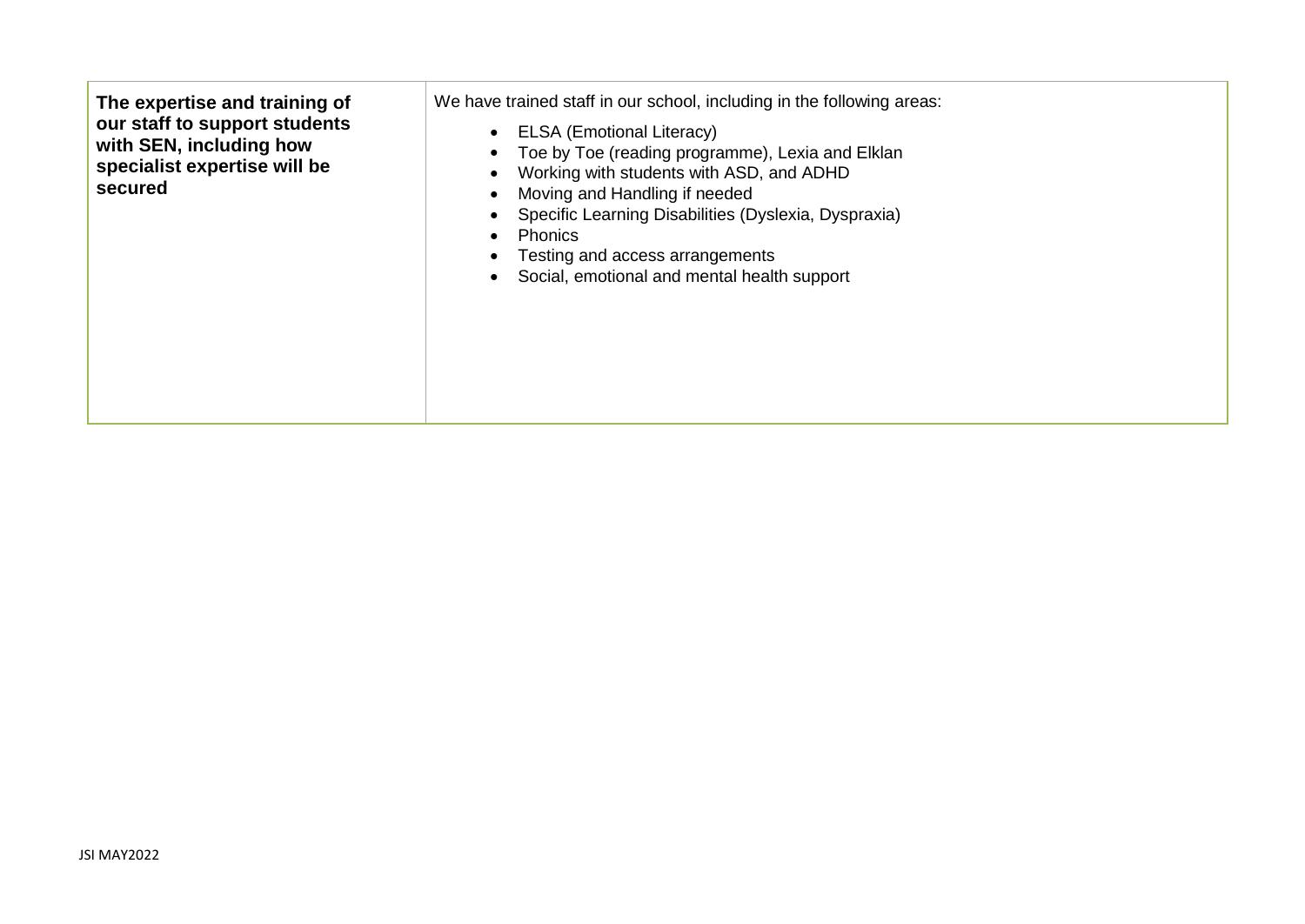| We aim to ensure that all staff working with learners who have SEN possess a working knowledge of<br>strategies to manage the range of SEN, allowing all learners access to the curriculum.<br>Where it is deemed that external support is necessary we discuss any referrals with parents / carers in<br>the first instance and gain full consent before proceeding with a referral. We regularly work with external<br>agencies including: the Educational Psychologist, CAMHS (Child and Adolescent Mental Health<br>Service), CYA (youth arm of CAMHS), Case Workers at the Local Authority, Learning Language<br>Support at the local authority, The Abbey School (ASD outreach), our Specialist Access Arrangements<br>Tester, and Child Services.                                                                                                                                                                                                                                                                                                                                                                                                                                                                                                                                                                                                                                                                                                                                                                                                                                                                                                                                                                                                                  |
|---------------------------------------------------------------------------------------------------------------------------------------------------------------------------------------------------------------------------------------------------------------------------------------------------------------------------------------------------------------------------------------------------------------------------------------------------------------------------------------------------------------------------------------------------------------------------------------------------------------------------------------------------------------------------------------------------------------------------------------------------------------------------------------------------------------------------------------------------------------------------------------------------------------------------------------------------------------------------------------------------------------------------------------------------------------------------------------------------------------------------------------------------------------------------------------------------------------------------------------------------------------------------------------------------------------------------------------------------------------------------------------------------------------------------------------------------------------------------------------------------------------------------------------------------------------------------------------------------------------------------------------------------------------------------------------------------------------------------------------------------------------------------|
| Learning Support staff liaise with physiotherapists in order to support individual students who<br>require physio programmes<br>a member of the Learning Support staff is trained to oversee the support for hearing impaired<br>students, and for visually impaired students, liaising closely with the County Specialist Teachers<br>a member of the Learning Support staff oversees students with a physical disability liaising<br>closely with the County Specialist Teacher for physically disabled students<br>the SENCO / student services staff liaise with specialist medical staff / consultants when<br>appropriate, including pediatric consultants<br>the school has a team of qualified and experienced staff who liaise with CAMHS and social care<br>where appropriate, they also provide support for the vulnerable students<br>we have a qualified specialist HLTA who delivers a range of interventions including very small<br>group twice weekly literacy lessons, focusing very much on the individual needs of the<br>students, also handwriting and other literacy related support<br>we have identified staff in the Learning Support Dept who offer targeted support to our students<br>with ASD and they run a communications group for them<br>a member of the Learning Support team specializes in the support of EAL students (English as<br>an Additional Language), in terms of managing learning, school life and exams<br>various aspects of SEND are included in whole school staff training e.g. ASD, ADHD, behaviour<br>management, CAMHS, specific learning difficulties<br>students have regular after school access to a specialist teacher to cater for their individual<br>needs with regard to specific learning difficulties |
|                                                                                                                                                                                                                                                                                                                                                                                                                                                                                                                                                                                                                                                                                                                                                                                                                                                                                                                                                                                                                                                                                                                                                                                                                                                                                                                                                                                                                                                                                                                                                                                                                                                                                                                                                                           |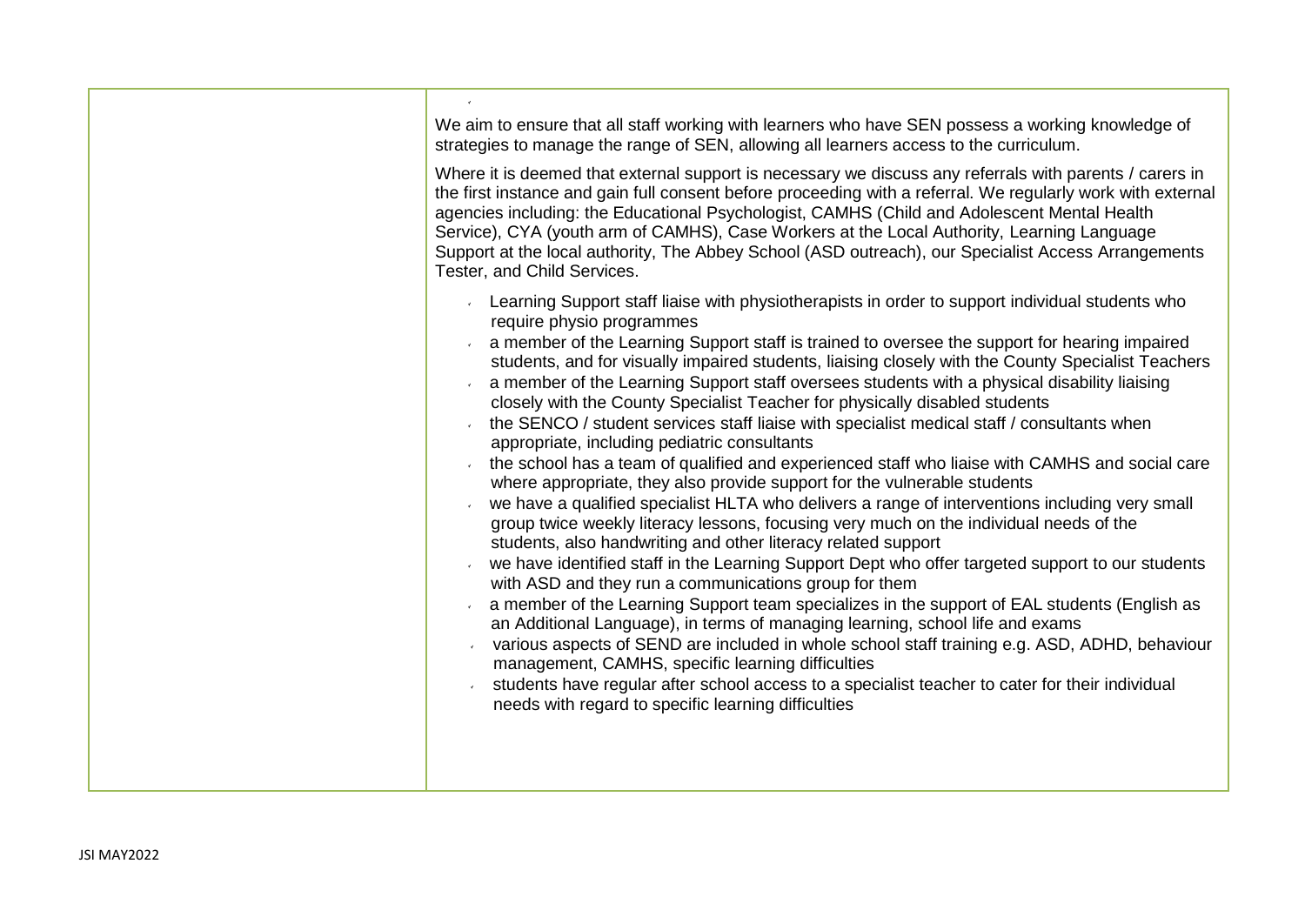|                                                                                                | Half termly, Subject or Deputy Subject leaders meet as a group with the SENCO to discuss a range of<br>SEND topics.                                                                                                                                                                                                                                                                                                                               |
|------------------------------------------------------------------------------------------------|---------------------------------------------------------------------------------------------------------------------------------------------------------------------------------------------------------------------------------------------------------------------------------------------------------------------------------------------------------------------------------------------------------------------------------------------------|
| <b>Evaluating the effectiveness of</b><br>the provision made for students<br>with <b>SEN</b>   | We review the needs of the learners within the school and endeavor to put in place provisions in order to<br>be able to cater for these needs. Some of the funding the school receives may go towards training so that<br>in-house provision is better. The SENCo carries out learning walks to a range of lessons to see how<br>provision is delivered and this rigorous quality assurance helps to maintain standards.                          |
|                                                                                                | We use our provision management tool to look at specific interventions for targeted students and how<br>those interventions have impacted on progress. Decisions are made as to whether specific interventions<br>are proving to be effective both in terms of the time spent on them and the finance used in providing the<br>intervention.                                                                                                      |
|                                                                                                | Each year we review the needs of the whole cohort to see if there is a change in the overall make-up of<br>the school. Decisions are then made as to whether any additional interventions need to be put in place,<br>for example a targeted reading group.                                                                                                                                                                                       |
|                                                                                                | The school's special needs budget provides our range of support depending on the needs of the<br>individual students. This support includes in-class support from the Learning Support team for students<br>with a statement or an EHCP, which may be for a group of students or individual students. Other types<br>of support include: individual tutorials, support with homework after school, a practical assistant, the use<br>of a laptop. |
| How students with SEN are<br>enabled to engage in activities<br>available with students in the | In our school we support all learners engaging in all activities together. Staff work to try to remove any<br>barriers to learning or inclusion. We make reasonable adjustments so that learners can join in with<br>activities regardless of their needs.                                                                                                                                                                                        |
| school who do not have SEN                                                                     | students with SEND are fully included in educational visits, thorough risk assessments are<br>carried out to ensure it is safe for the student to attend the visit<br>the SENCO liaises closely with the trip organizer / leader and parents / carers to ensure that<br>the appropriate support is available<br>The Winston Way is actively promoted and embedded in school life which supports inclusion<br>and a respectful school community    |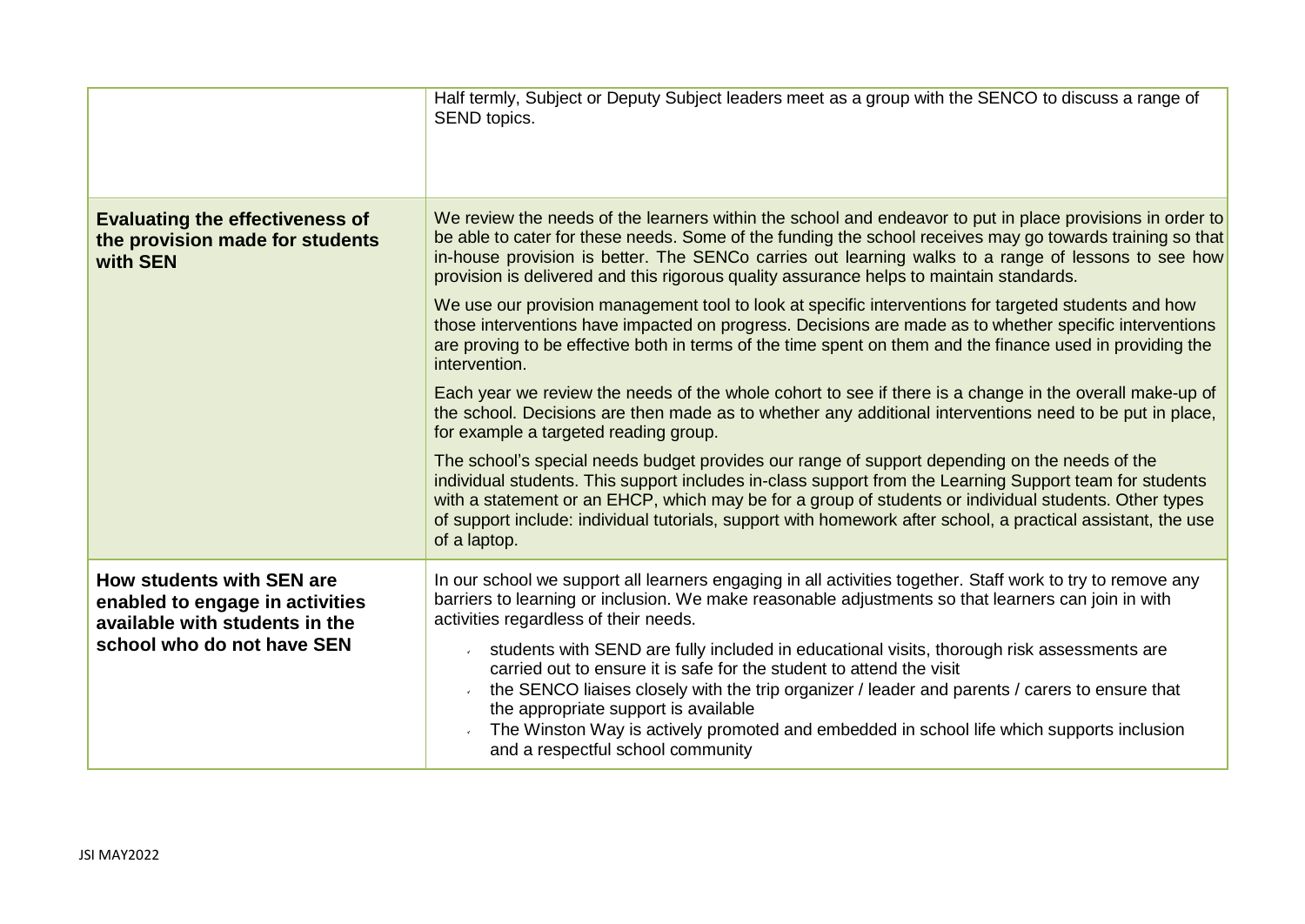| <b>Support for improving</b><br>emotional and social<br>development. This should<br>include extra pastoral support<br>arrangements for listening to<br>the views of students with SEN<br>and measures to prevent<br>bullying             | In our school we have a zero tolerance policy against bullying. One of our Assistant Head Teachers co-<br>ordinates a very effective anti-bullying programme, including the student-run ABC (Anti-Bullying<br>Committee). We bring in outside groups to run additional assemblies to encourage a 'respect for all'<br>ethos in the school. We deal with all negative behaviors through consistent application of our behaviour<br>policy which can be read on our website (About our School - Policies).<br>Our PSHCE programme looks to develop emotional and social maturity. Every child has a form tutor<br>with whom they can share any concerns but we also employ mentors, and we have our ELSA trained<br>member of staff, should students require further support.<br>students with SEND have access to support from the pastoral and medical staff as well as the<br><b>Learning Support team</b><br>should a student require personal care there would be support staff identified for this on an<br>individual basis                                                                                                                              |
|------------------------------------------------------------------------------------------------------------------------------------------------------------------------------------------------------------------------------------------|---------------------------------------------------------------------------------------------------------------------------------------------------------------------------------------------------------------------------------------------------------------------------------------------------------------------------------------------------------------------------------------------------------------------------------------------------------------------------------------------------------------------------------------------------------------------------------------------------------------------------------------------------------------------------------------------------------------------------------------------------------------------------------------------------------------------------------------------------------------------------------------------------------------------------------------------------------------------------------------------------------------------------------------------------------------------------------------------------------------------------------------------------------------|
| How we involve external<br>agencies such as health and<br>social care bodies, local<br>authority support services and<br>voluntary sector organisations<br>in meeting the needs of<br>students with SEN and<br>supporting their families | At times, we refer to agencies outside the school setting for additional expertise to make sure that we<br>are fully addressing the overall development of the learner.<br>We hold meetings in school to which professionals from outside school are invited. During these<br>meetings we may discuss individual cases where it is felt support above and beyond what the school is<br>able to offer is necessary. In these cases the consent and opinions of students and their families are<br>sought and / or are invited to attend the meeting.<br>We have a particular duty to ensure that looked-after children are given the appropriate support and<br>care to help promote their progress and engagement within the learning environment. Our SENCo, two<br>of our Assistant Head Teachers, Mrs Janet Sigrist and Mrs Jo Mellor (designated senior lead for Child<br>Protection and LAC), and one of our Child Protection Team, meet with Social Services and the Virtual<br>School to ensure the student's wider needs are being met. A PEP (Personal Education Plan) is<br>produced and reviewed regularly to help support the student's progress. |
| <b>Arrangements for handling</b><br>complaints from parents of<br>students with SEN about the<br>provision made at school                                                                                                                | The first point of contact to discuss something in general about your child is their form tutor.<br>If you have a query that is about a subject, please contact the subject teacher.<br>The school website has details about Open Evenings and the procedure for applying for a place at the<br>school.<br>If you want to discuss your child's SEND, please contact the SENCo, Ms Janet Sigrist on<br>01483 485239 or j.sigrist@wcsc.org.uk or the Deputy SENCo Ms. Rachel Davies at<br>r.davies@wcsc.org.uk.                                                                                                                                                                                                                                                                                                                                                                                                                                                                                                                                                                                                                                                 |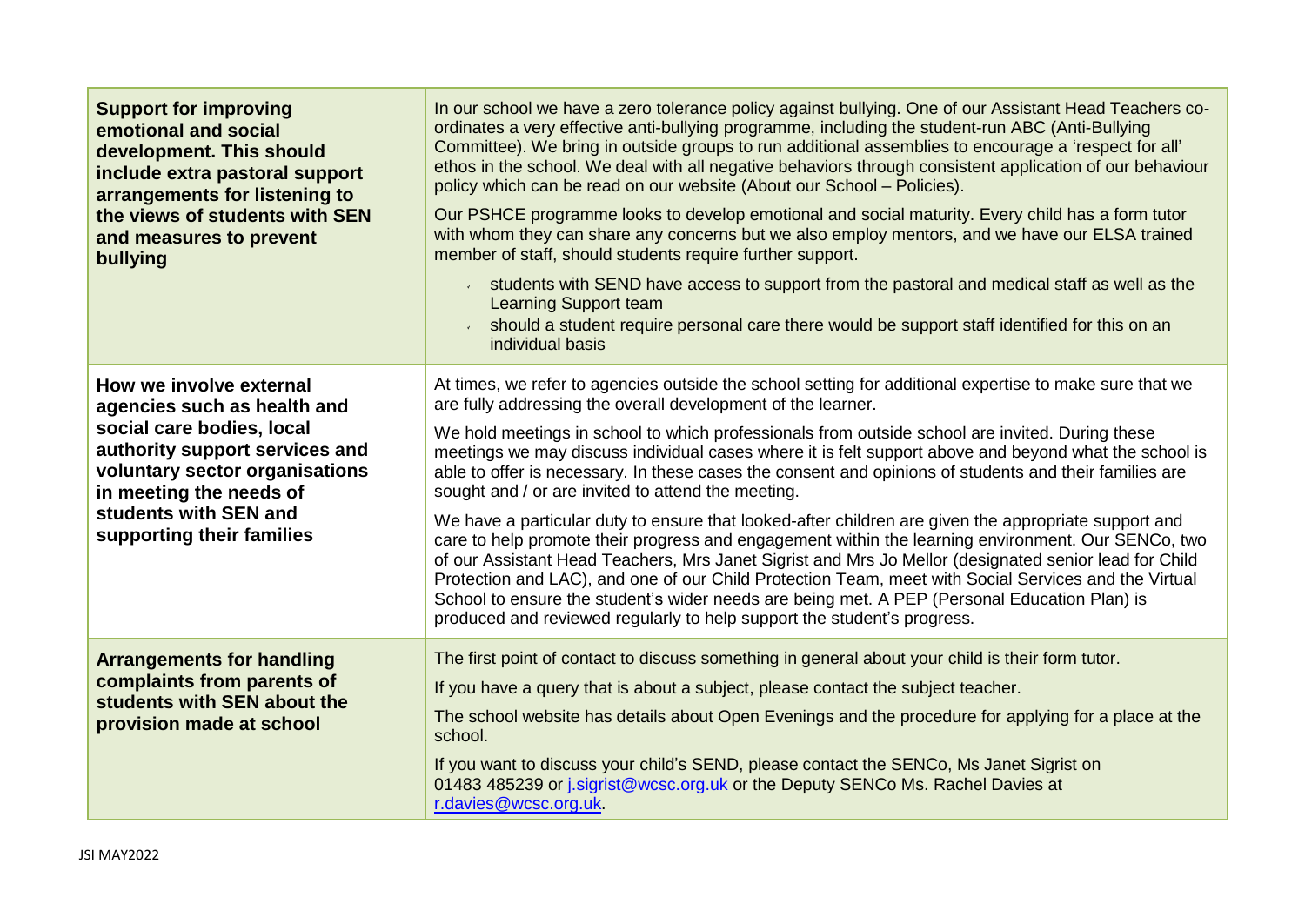## JSI MAY2022